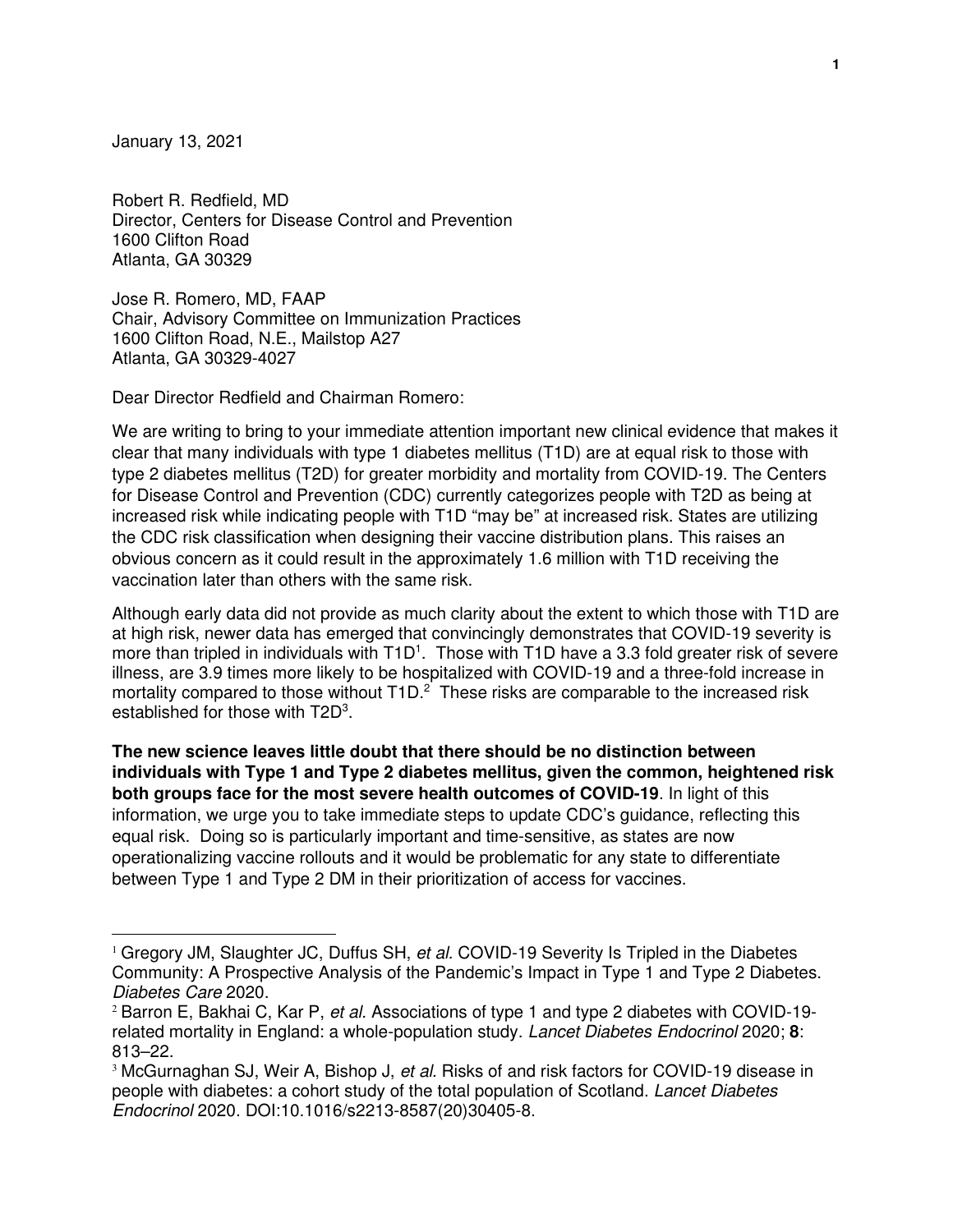Should you have any questions about this urgent request, we would welcome the opportunity to discuss the matter with you (Lisa Murdock would be happy to coordinate a discussion; she is reachable at Imurdock@diabetes.org). We hope we can continue to be a resource to your vital efforts to best protect our community and others from the dangerous effects of the novel coronavirus. Please let us know if we can provide additional information or help in coordinating a virtual meeting.

Sincerely,

Robert A. Gabbay, MD, PhD, FACP Chief Scientific and Medical Officer American Diabetes Association

Sanjoy Dutta, PhD Vice President, Research JDRF

Jeff Hitchcock President Children with Diabetes

Christel Marchand Aprigliano, MS Chief Advocacy Officer Beyond Type 1

Howard M. Lando, MD, FACP, FACE President American Association of Clinical Endocrinology

James R. Christina, DPM Executive Director & Chief Executive Officer American Podiatric Medical Association

R. Stewart Perry Chair of the Board Diabetes Leadership Council

George J. Huntley Chief Executive Officer Diabetes Patient Advocacy Coalition

Benjamin H. Klein **Chair** Certification Board for Diabetes Care and Education

Anna Norton, MS Chief Executive Officer **DiabetesSisters**